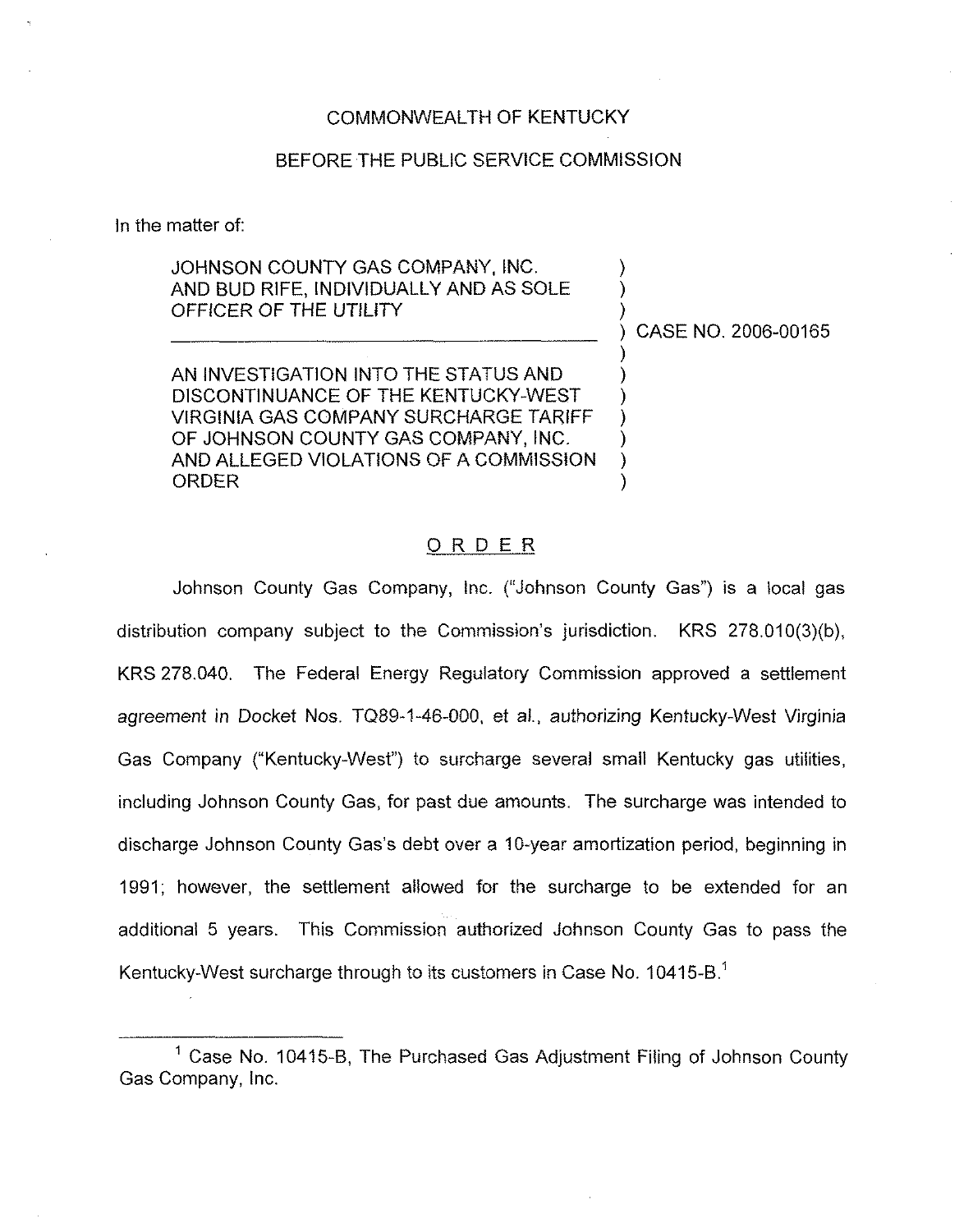On May 26, 2004, the Commission issued an Order in Case No. 2004-00072<sup>2</sup> finding that Johnson County Gas and Bud Rife, individually and as sole officer of Jonson County Gas, had violated the Commission's directives in Case No. 1999- 00155. $3$  Based on that finding the Commission assessed a penalty, pursuant to KRS 278.990, against both Johnson County Gas and Bud Rife. A portion of the penalty amounts was suspended on the condition that Johnson County Gas and Bud Rife deposit all surcharge revenues into a surcharge account on a monthly basis, make timely payments to Kentucky-West, and file timely quarterly reports with the Commission,

On June 16, 2006, the Commission initiated this proceeding and directed Johnson County Gas and its sole officer, Bud Rife, to appear at a hearing before the Commission on July 24, 2006, to show cause why the penalties suspended in Case No. 2004-00072 should not be due and payable for probable violations of the conditions set forth in that Order and why the pass-through of the Kentucky-West surcharge should not be terminated as the total amount collected from Johnson County Gas customers appeared to be in excess of the total amount due to Kentucky-West.

Johnson County Gas, Bud Rife, and Commission Staff entered into negotiations to resolve all outstanding issues in this proceeding. A Stipulation of Facts and Settlement Agreement ("Settlement Agreement") was entered into by Johnson County

 $2$  Case No. 2004-00072, Johnson County Gas Company, Inc. and Bud Rife, Individually and as Sole Officer of the Utility, Alleged Violations of Commission Order, (Ky. PSC May 16, 2004).

 $3$  Case No. 1999-00155, Application of Johnson County Gas Company, Inc. for a Rate Adjustment Pursuant to the Alternative Rate Filing Procedure for Small Utilities, (Ky. PSC Sept.1, 1999).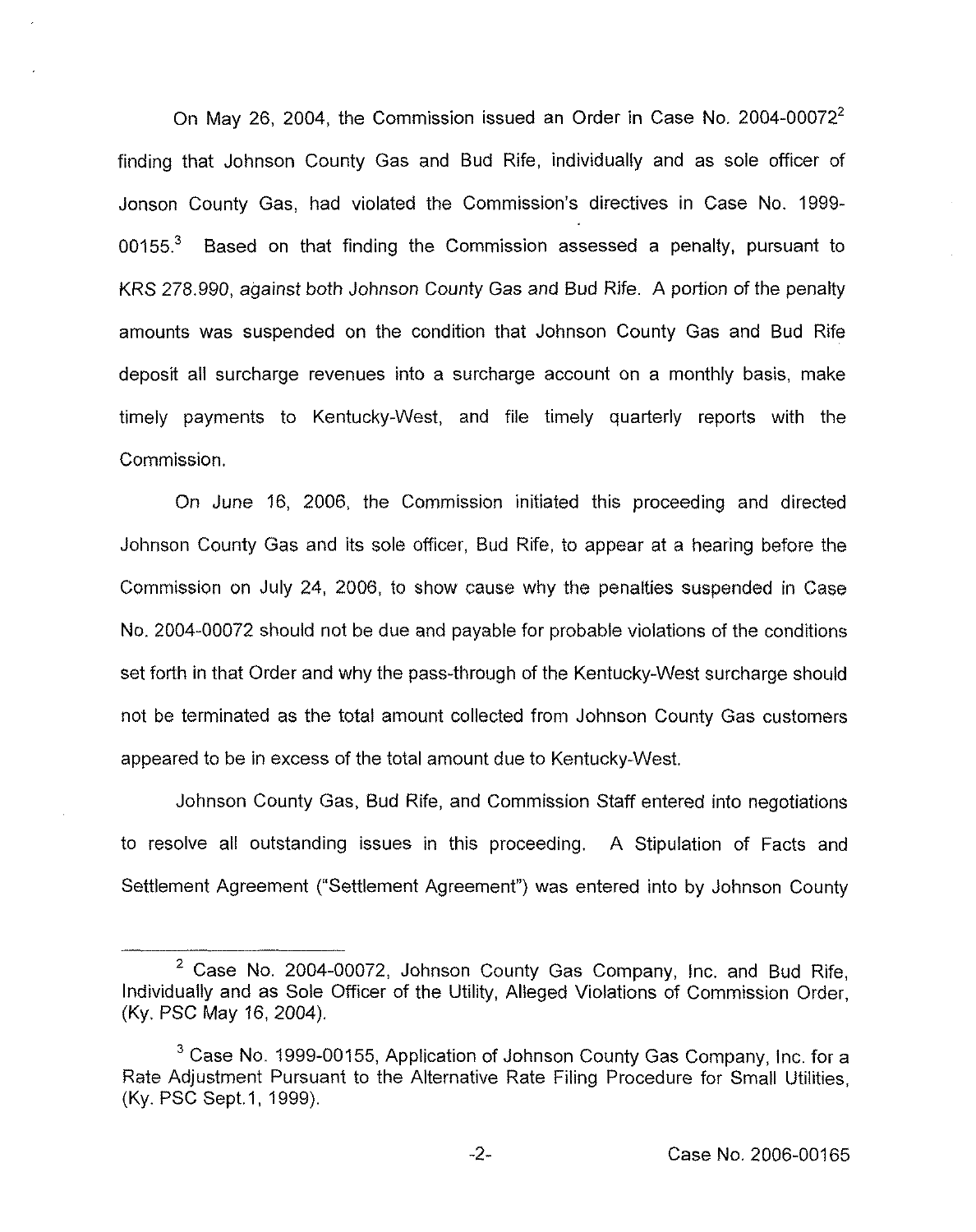Gas, Bud Rife, and Commission Staff. The Settlement Agreement is attached hereto as Appendix A and incorporated herein by reference. Based on the evidence of record and being otherwise sufficiently advised, the Commission finds that the Settlement Agreement is in accordance with faw, does not violate any regulatory principle, is in the public interest, and is a reasonable resolution of all issues in this case.

IT IS THEREFORE ORDERED that:

1. The Settlement Agreement is adopted and approved in its entirely as a complete resolution of all issues in this case.

2. Within 30 days of the date of this Order, Johnson County Gas and Bud Rife shall discontinue the assessment and collection of the Kentucky-West surcharge,

3. Within 30 days of the date of this Order, Johnson County Gas and Bud Rife shall file a plan for the repayment of the remaining Kentucky-West debt.

4. Within 30 days of the date of this Order, Johnson County Gas and Bud Rife shall file a purchased gas adjustment. Included in that filing shall be a written explanation of how Johnson County Gas plans to pay its outstanding indebtedness to Interstate Natural Gas and how it plans to remain current on its natural gas supply purchases.

5. Johnson County Gas and Bud Rife shall file with the utility's annual report to the Commission a statement that sets forth the amount Kentucky-West invoiced Johnson County Gas during the previous calendar year and the amount Johnson County Gas paid Kentucky-West during the same calendar year. This annual filing shall continue until the debt owed to Kentucky-West is repaid,

 $-3-$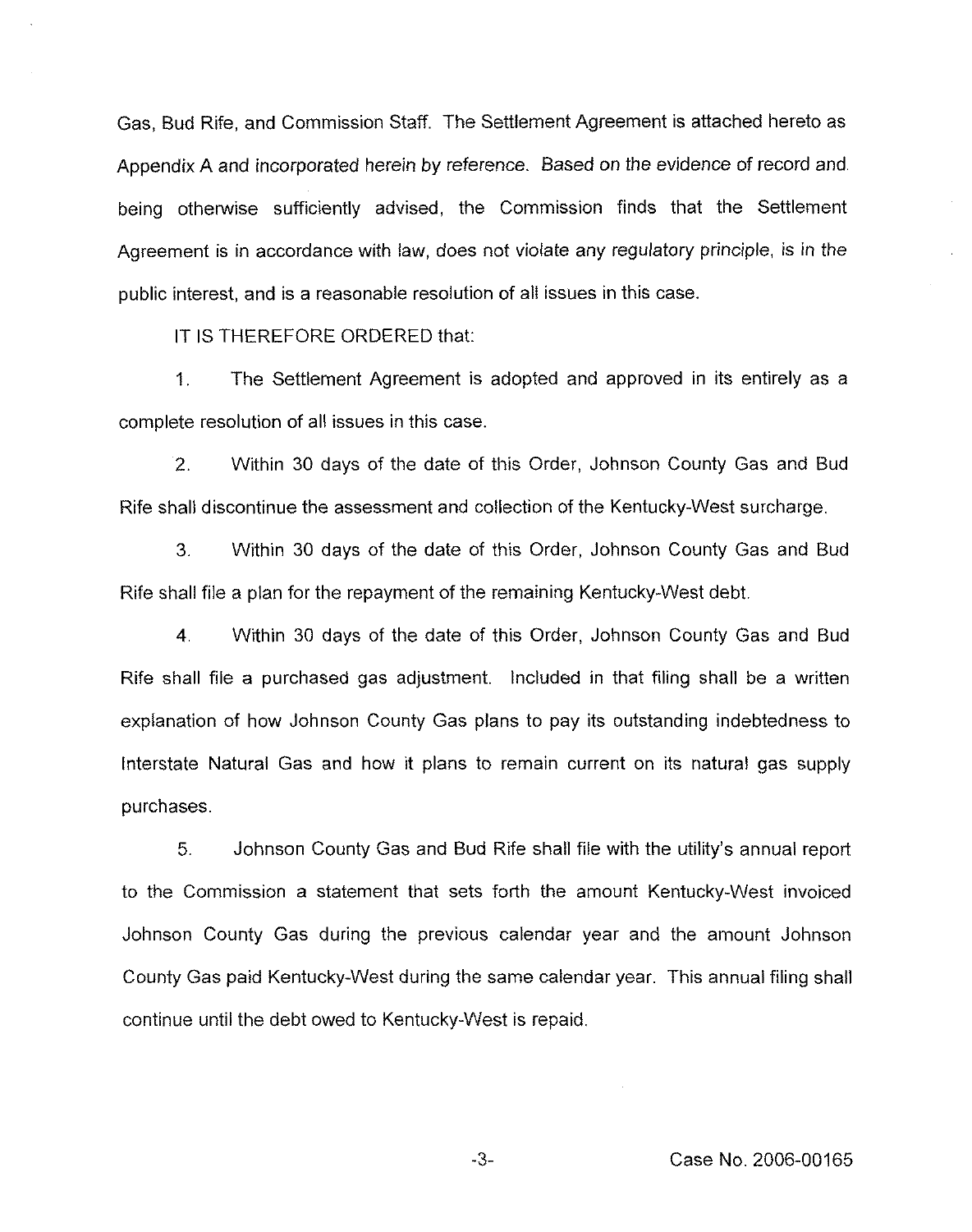6, Within 3 months of the date of this Order, Bud Rife, individually and as sole officer of the utility, shall pay the \$4,500 penalty amount suspended in Case No. 2004-00072.

7. Upon receipt of the \$4,500 penalty payment from Bud Rife, this case shall be closed and removed from the Commission's docket without further Order of the Commission.

Done at Frankfort, Kentucky, this 17th day of January, 2007.

By the Commission

**ATTES** e<del>utive</del> Director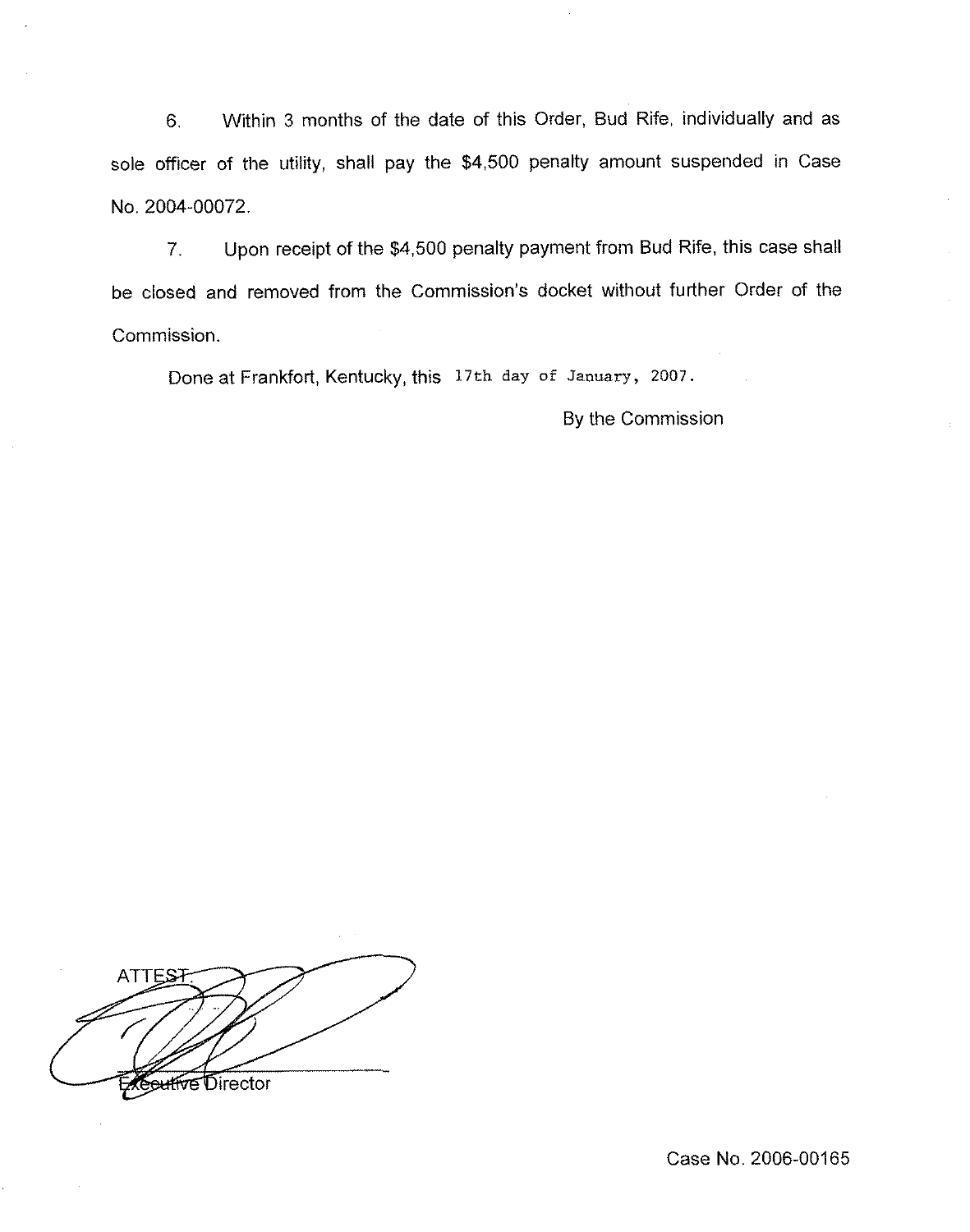# APPENDIX A

 $\sim 10^{11}$  km s  $^{-1}$ 

# APPENDIX TO AN ORDER OF THE KENTUCKY PUBLIC SERVICE COMMISSION IN CASE NO. 2006-00165 DATED January 17, 2007.

 $\sim 10^{-1}$ 

 $\epsilon$ 

 $\sim 10^{-1}$ 

 $\sim 10^7$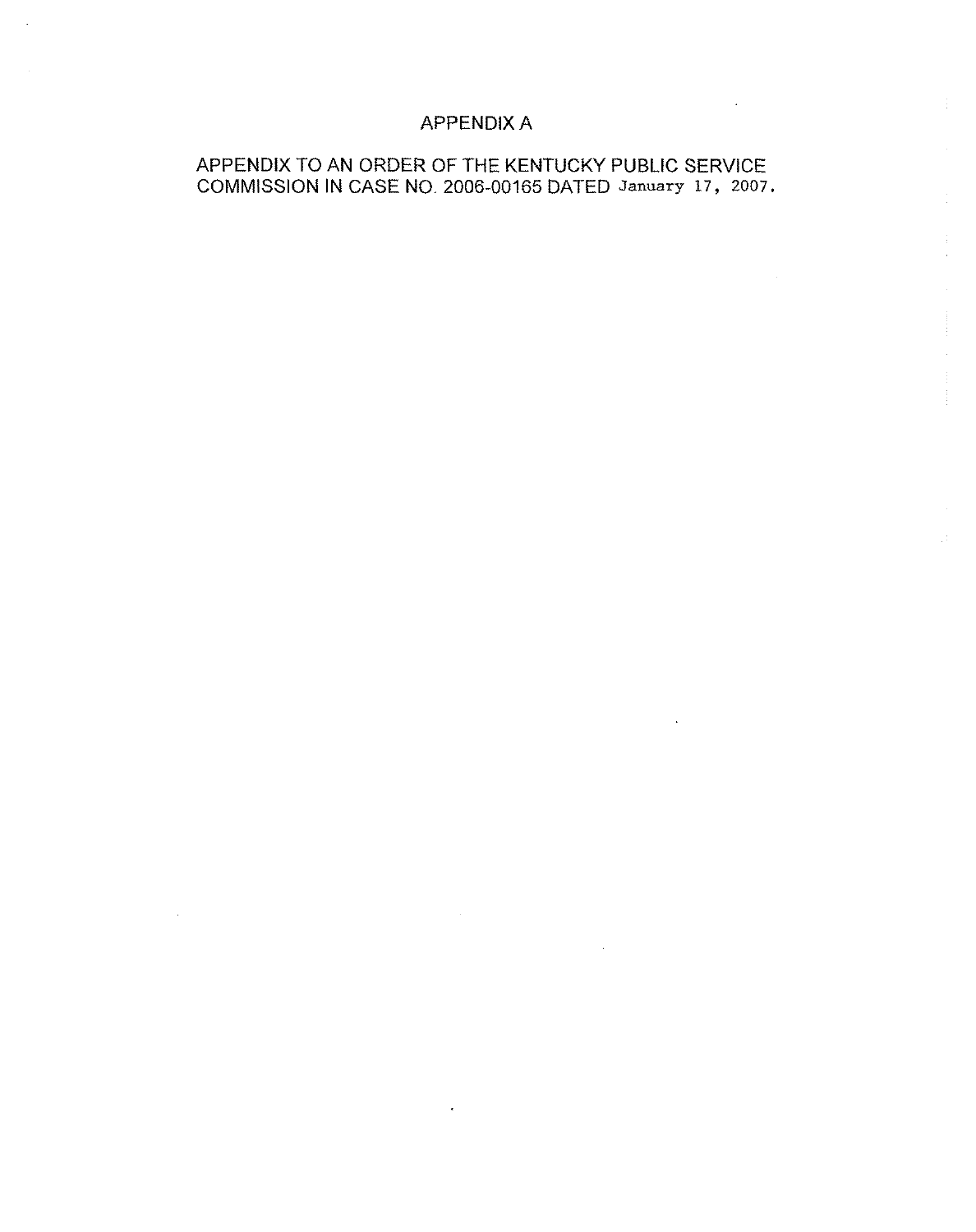## JOHNSON COUNTY GAS COMPANY, INC. AND BUD RIFE, INDIVIDUALLY AND AS SOLE

COMMONWEALTH OF KENTUCKY

OFFICER OF THE UTILITY AN INVESTIGATION INTO THE STATUS AND

In the Matter of:

DISCONTINUANCE OF THE KENTUCKY-WEST VIRGINIA GAS COMPANY SURCHARGE TARIFF OF JOHNSON COUNTY GAS COMPANY, INC. AND ALLEGED VIOLATIONS OF A COMMISSION ORDER

) CASE NO. ) 2006-00165

) ) )

) ) ) ) ) )

# STIPULATION OF FACTS AND SETTLEMENT AGREEMENT

THIS AGREEMENT is made and entered into this  $6\%$  day of November, 2006, by and between the STAFF OF THE PUBLIC SERVICE COMMISSION OF KENTUCKY ("Commission Staft"') and JOHNSON COUNTY GAS COMPANY, INC. ("Johnson County Gas") and BUD RIFE, INDIVIDUALLY AND AS SOLE OFFICER OF JOHNSON COUNTY ("Rife").

# WITNESSETH

THAT, WHEREAS, Johnson County Gas is a Kentucky corporation that owns and operates faciiities used in the distribution, sale, and furnishing of natural gas to the public for compensation in Kentucky and as such is a utility subject to Commission jurisdiction pursuant to KRS 278.010(3)(b) and KRS 278.040; and

# BEFORE THE PUBLIC SERVICE COMMISSION RECEIVED

NOV 8 Z006

PUBLIC SERVICE **COMMISSION**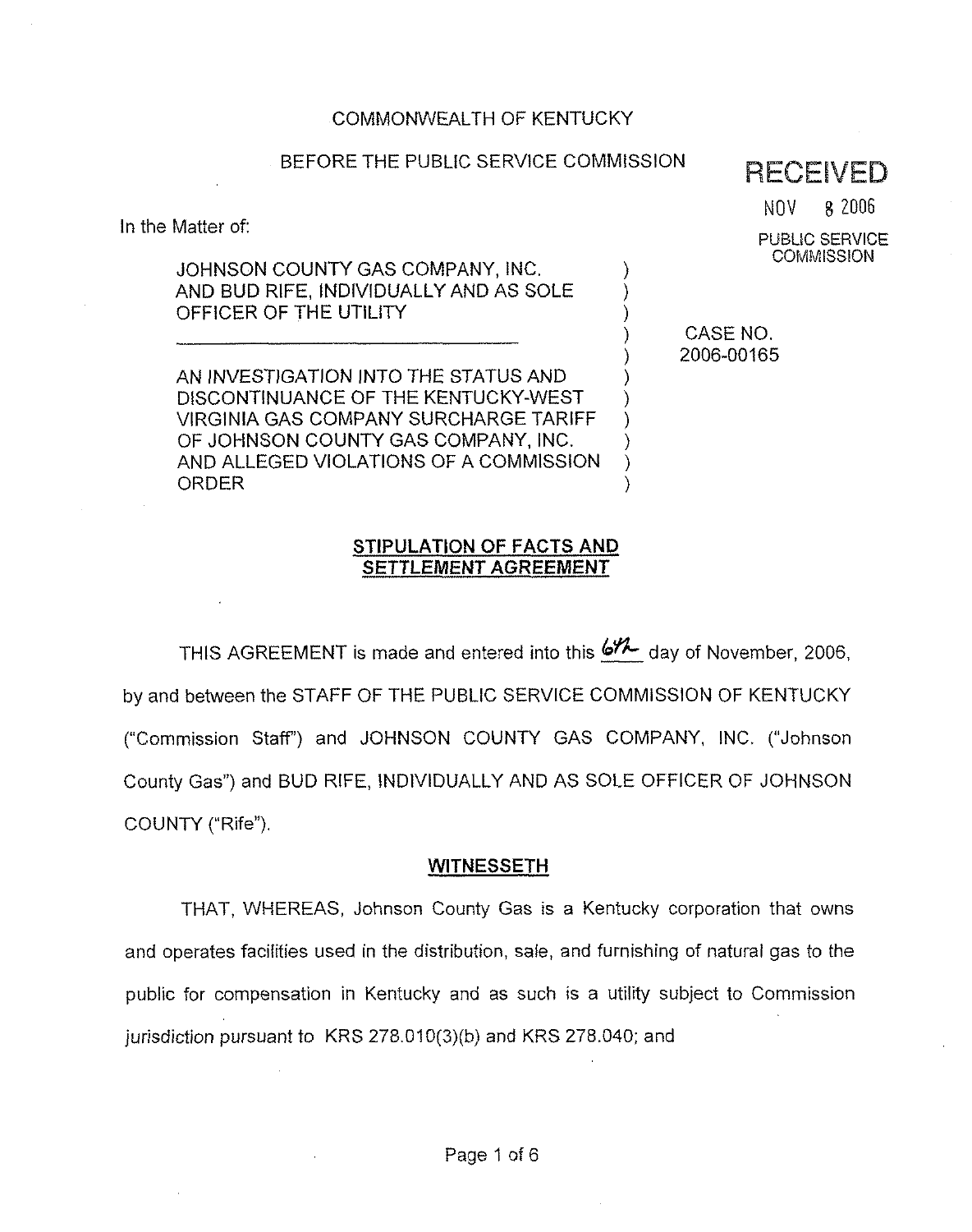WHEREAS, Rife is the sole manager of Johnson County Gas, having taken that position on March 20, 1997, and is ultimately responsibie for all of Johnson County Gas's operations; and

WHEREAS, the Federal Energy Regulatory Commission ("FERC") approved a settlement agreement authorizing Kentucky-West Virginia Gas Company ("Kentucky-West") to assess a surcharge against Johnson County Gas over a ten-year period to discharge a debt and the Kentucky Public Service Commission ("Commission") subsequently authorized Johnson County Gas to pass the Kentucky-West surcharge through to its customers; and

WHEREAS, the Commission directed Johnson County Gas in Case No. 1999- 00155 to deposit all Kentucky-West surcharge revenues into a separate interest-bearing bank account, to make all payments to Kentucky-West from that account, to use any excess surcharge revenues not required to pay current invoices to pay Kentucky-West for past due amounts and to accumulate any remaining excess surcharge revenues in the account to be paid to Kentucky-West at the end of the ten-year amortization period; and

WHEREAS, On March 17, 2004, the Commission initiated Case No. 2004-00072 and directed that Johnson County Gas and Bud Rife appear before the Commission on April 27, 2004 to show cause why they should not be penalized for failing to comply with the Commission's Order in Case No. 1999-00155; and

WHEREAS, on May 26, 2004, the Commission found that Johnson County Gas and Rife willfully violated the Commission's Order in Case No. 1999-00155 and assessed a \$7,500 penalty against each, but suspended the entire \$7,500 penalty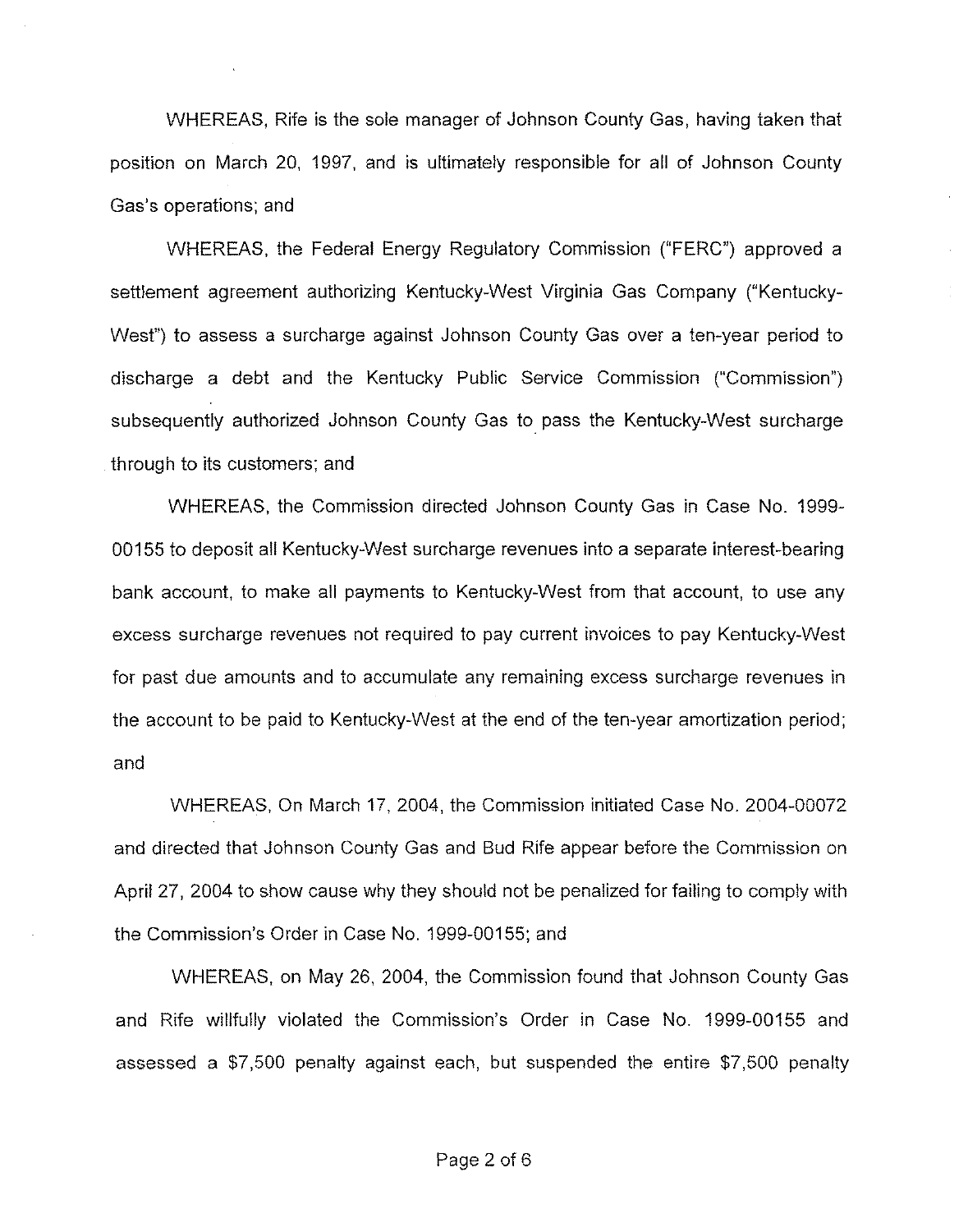against Johnson County Gas and \$4,500 of the penalty against Rife provided that they comply with certain conditions; and

WHEREAS, on June 16, 2006, the Commission initiated this proceeding and issued an Order directing that Johnson County Gas and Rife appear and show cause why: (1) the Kentucky-West surcharge should not be eliminated as the total amount collected from Johnson County Gas customers appeared to be in excess of the total amount due to Kentucky-West; and (2) why the penalties suspended in Case No. 2004- 00072 against Johnson County Gas and Rife should not be due and owing for their alleged failure to comply with the conditions set forth in the Commission's May 26, 2004 Order in that case; specifically, for their failure to file timely quarterly reports, failure to make deposits to the surcharge account on a monthly basis, and failure to make timely payments to Kentucky-West; and

WHEREAS, Johnson County Gas and Rife filed a written response to the Commission's June 16, 2006 Order acknowledging that Johnson County Gas's surcharge collections have exceeded its indebtedness to Kentucky-West and acknowledging their failure to comply fully with all the conditions enumerated, but denied that their actions were intentional or willful; and

WHEREAS, an informal conference was held in this case on August 4, 2006 and a follow-up telephone conference was held on September 12, 2006. Johnson County Gas revealed at the conferences that it is also behind in its payments for gas supply to Interstate Natural Gas; and

WHEREAS, Johnson County Gas, Rife and Commission Staff desire to settle the issues raised by this proceeding;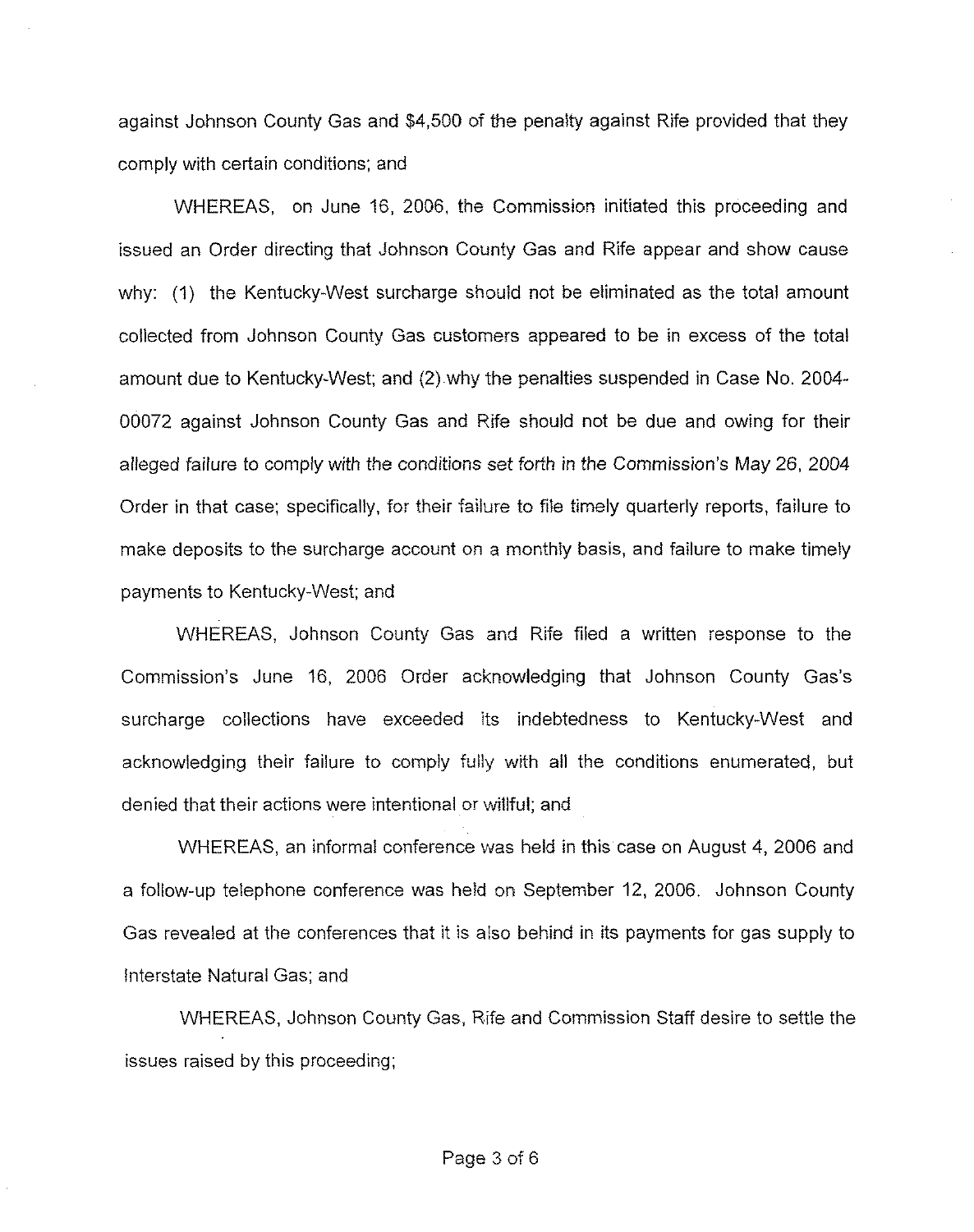NOW, THEREFORE, based upon the recitals set forth above, the signatories hereby agree as follows:

1. Within three (3) months from the date of the Commission's acceptance of this Settlement Agreement, Rife shall deliver to the Commission the sum of \$4,500, being the amount of the penalty assessed and suspended in Case No. 2004-00072.

2. The \$7,500 assessed and abated against Johnson County Gas in Case No. 2004-00072 shall cease and shall not be due and owing.

3. Johnson County Gas and Rife shall discontinue the assessment and collection of the Kentucky-West surcharge within 30 days from the date of the Commission's acceptance of this Settlement Agreement.

4. If the Commission accepts this Settlement Agreement and the cessation of the surcharge as set forth in paragraph 3 above, then the quarterly reports ordered filed by the Commission in Case No. 2004-00072 shall cease.

5. Within thirty (30) days of the Commission's acceptance of this Settlement Agreement, Johnson County Gas and Rife shall file, or cause to be filed, a plan for the repayment of the remaining Kentucky-West debt.

6. Johnson County Gas and Rife shall file, or cause to be filed, a purchase gas adjustment ("PGA") within thirty (30) days from the date of the Commission's acceptance of this Settlement Agreement and shall include with the PGA filing a written explanation of how Johnson County Gas plans to pay its past due indebtedness to Interstate Natural Gas and how it plans to remain current on its natural gas supply purchases.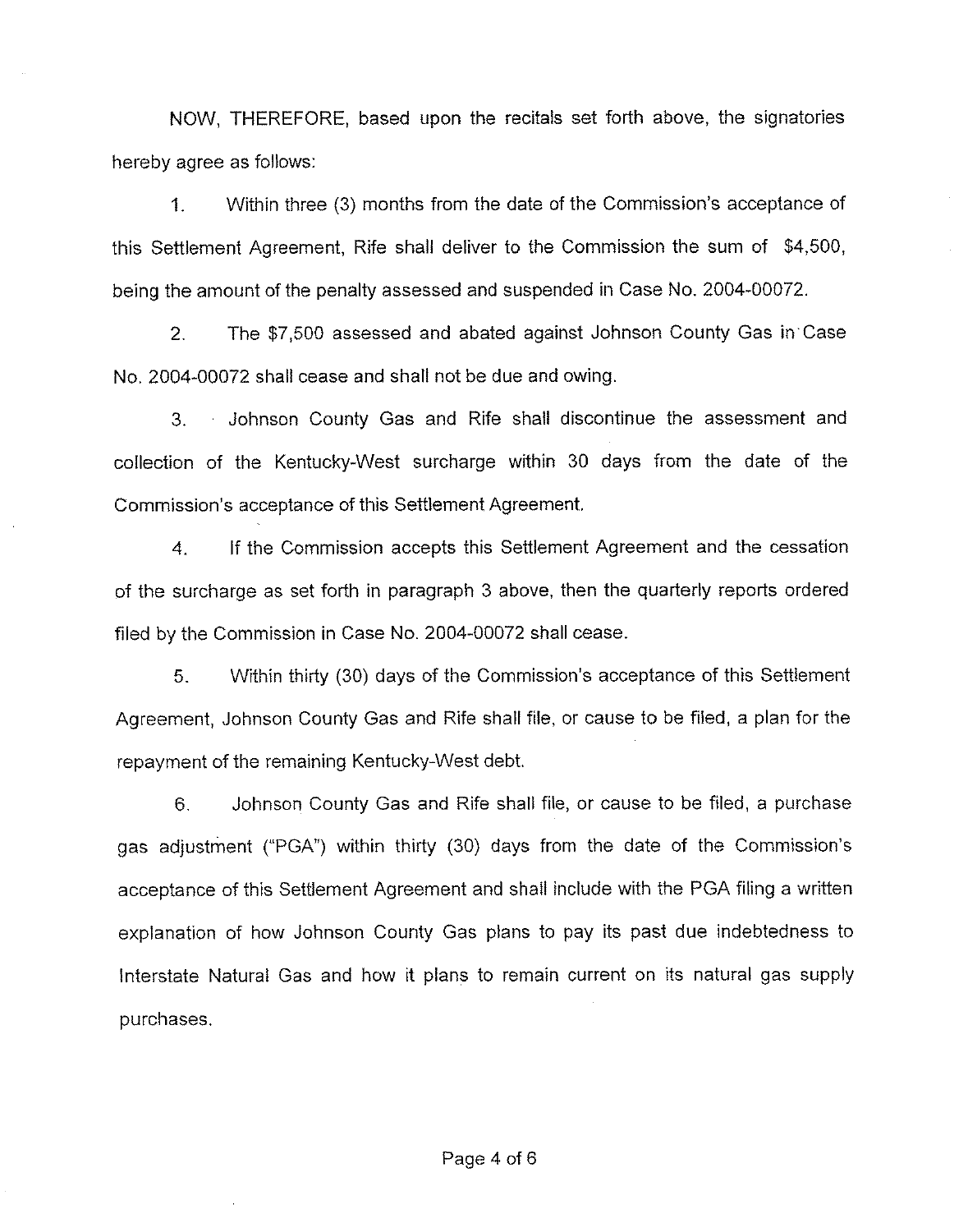7. Johnson County Gas and Rife shall file, or cause to be filed, with the utility's annual report to the Commission a statement that sets forth the amount Kentucky-West invoiced Johnson County Gas during the previous calendar year and the amount Johnson County Gas paid Kentucky-West during that same period of time. This annual filing shall continue until the debt owed to Kentucky-VVest is repaid.

8. Nothing contained herein shall be construed as an admission of a willful violation of any statute, administrative regulation or Commission Order nor shall the Commission's acceptance of this Settlement Agreement be construed as a finding of a willful violation of any statute, administrative regulation or Commission Order.

9. This Settlement Agreement is subject to the acceptance of and approval by the Commission.

10. Commission Staff shall recommend to the Commission that this Settlement Agreement be accepted and approved.

11. If the Commission fails to accept and approve this Settlement Agreement in its entirety, the underlying proceeding shall go forward and neither the terms of the Settlement Agreement nor any matters raised during settlement negotiations shall be binding on any of the signatories,

12. If the Commission, by Order, accepts and adopts this Settlement Agreement in its entirety, neither Johnson County Gas nor Rife shall apply for a rehearing in this matter or bring legal action for judicial review of that Order.

13. This Settlement Agreement resoives all allegations raised by the Commission in its Order of June 16, 2006.